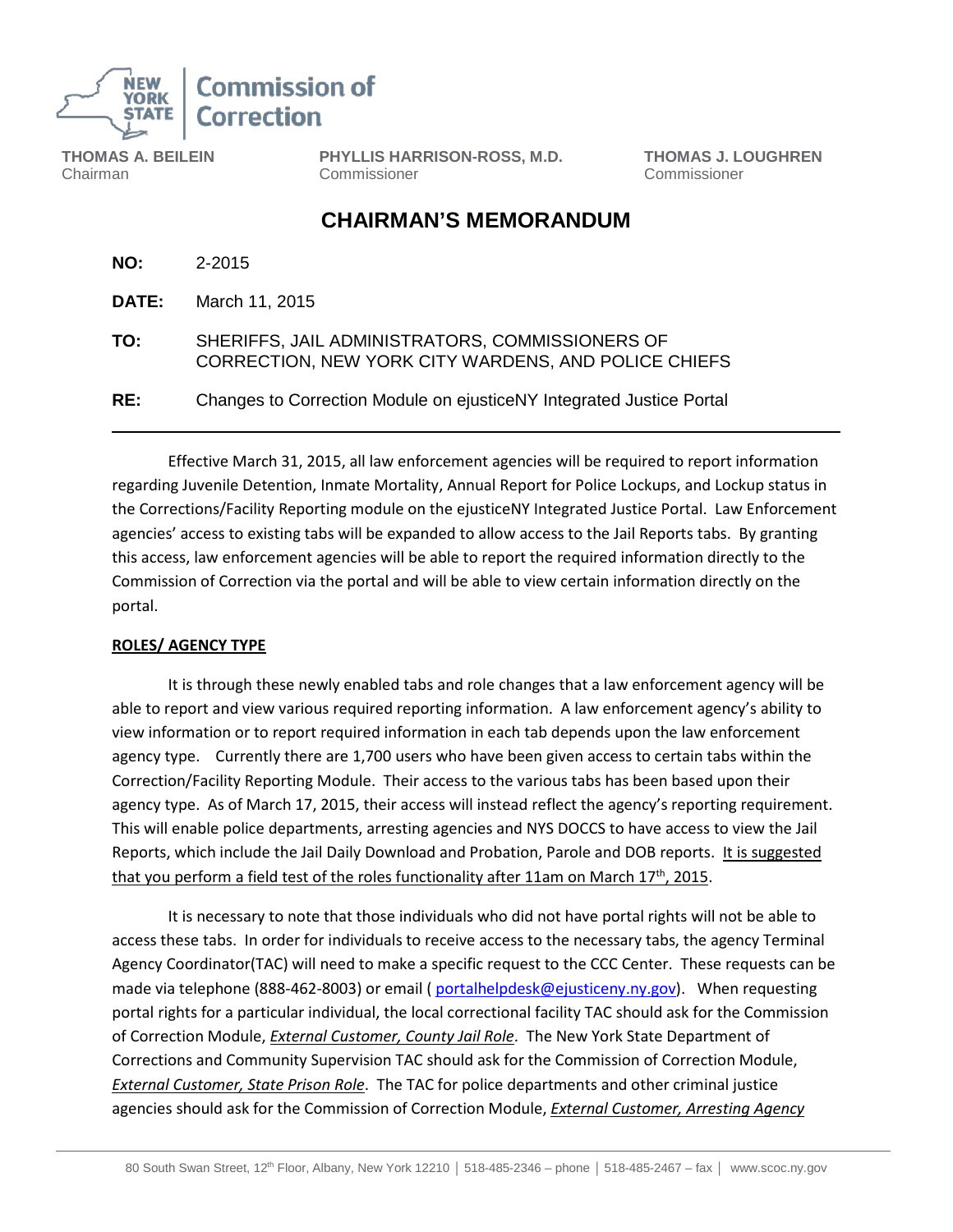*Role*. These requests cannot be submitted until March 17, 2015 and it should be noted that this process can take up to two weeks.

Please be aware that if an agency has multiple roles, it will be necessary for that agency to request different user IDs and roles for each specific reporting agency type.

 **Sheriff's Offices, please be aware that effective March 17, 2015, all jail reporting MUST be accomplished under the Jail ORI number. Once this takes effect you will not be able to report required information under a different ORI number. Please be sure that those who will be reporting the required jail information have the appropriate roles under the Jail ORI number.**

## **TABS**

The Annual Statistics tab is for lockups to indicate the number of people that are placed in their lockup on an annual basis as well as other requested information.

The Jail Reports tab is for the inputting of County Correctional Facilities' daily population reports. These reports are then used to create the jail daily population report, probation reports, parole reports and DOB reports. These reports indicate the number of inmates within a specific county correctional facility.

The Lockup Status tab includes information regarding police department and arresting agency's detainment of individuals that do not operate a lockup.

The Juvenile Detention tab is to report a juvenile detention that occurs in any jail or lockup.

The Inmate Mortality Reporting tab is for reporting the death of an inmate in custody at a local correctional facility, state correctional facility, or lockup as required. This tab is to replace the completion and faxing of form M-187 from the facility to the Commission of Correction.

Agency Type | Annual **Statistic** Tab Jail Reports Tab Lockup Status Tab Juvenile **Detention** Tab Inmate Mortality Reporting Tab County Correctional Facility (County Jail Roles) **X X X** NYS DOCCS (State Prison Roles) **X X** Police Department/ Arresting Agency (Arresting Agency Roles) **X X X X X**

The following chart indicates which tabs will be available to each type of agency: